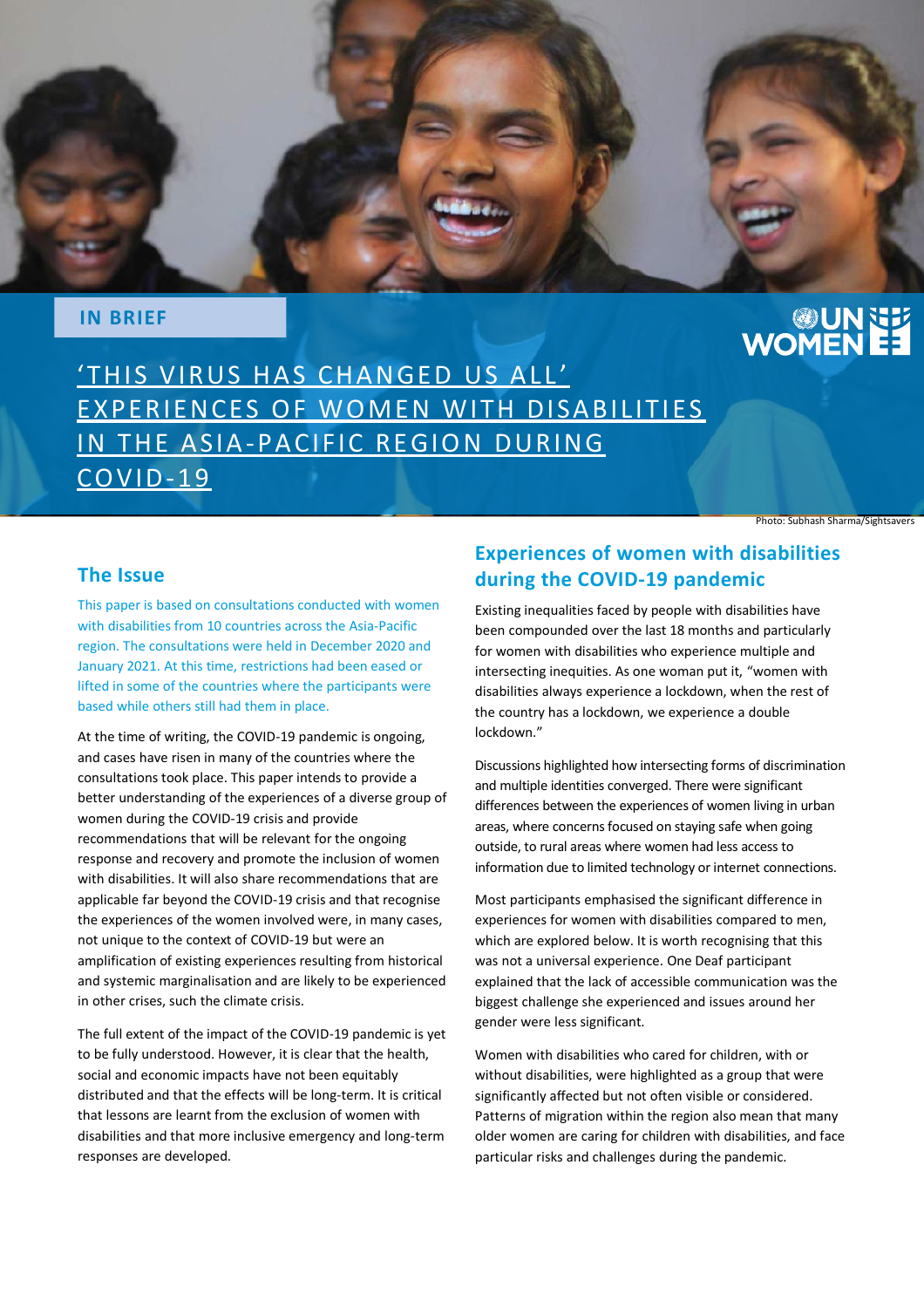**POVERTY AND ECONOMIC IMPACTS:** The COVID-19 crisis has exacerbated existing levels of poverty for women with disabilities and their ability to meet basic requirements. It is well documented that women with disabilities are less likely to be in employment. When they are, their work is likely to be insecure, informal and low-paid. Women with disabilities explained that their incomes had been affected by COVID-19 and the restrictions, as the sectors where they are over-represented, such as tutoring, were particularly disrupted.

Women with disabilities already experienced a higher cost of living and this was amplified by the increased cost of food, transport and health care during the pandemic. An example was given of one family where the cost of travel increased fourfold. A visit to the hospital would have been financially difficult for them before but was now financially impossible.

A significant concern in relation to the economic impact was the lack of certainty and security about housing, food, health and travel costs which led to an inability to plan. Some women with disabilities were not working prior to the pandemic, due to a lack of reasonable accommodation or their caregiving responsibilities. However, this was made more challenging when other members of the household were also unable to find work.

#### **HEALTH AND SEXUAL AND REPRODUCTIVE HEALTH**

**RIGHTS:** Fear around contracting COVID-19 led people to not access health care for other conditions. Even where health services were available, inaccessible or costly transport presented a barrier. The increasing price of medication was also an issue.

Women with disabilities faced particular barriers to accessing their sexual and reproductive rights, including limited access to services and barriers ensuring their autonomy and independence. Pregnant women with disabilities faced additional challenges in accessing the appropriate services.

Menstrual health and management was raised as a particular issue. Cultural norms and requirements about what women can and cannot do whilst menstruating were harder for some people to meet during lockdowns. In some rural areas, there was a shortage of sanitary products, which meant that women with disabilities, who could not travel further afield or ask men to access them on their behalf, went without. A lack of access to clean water was also a particular challenge.

**LACK OF INFORMATION AND DATA:** Women with disabilities commonly explained that they had lacked understanding about COVID-19. Accessing information was challenging as it was often not accessible or did not consider the specific situations experienced by women with disabilities. One woman from India said, there was also the fear of not knowing what COVID was, little by little the fear increased, and we didn't know about the future."

#### **"There was also the fear of not knowing what COVID was, little by little the fear increased, and we didn't know about the future."**

A lack of information generates fear and uncertainty about the virus and its impacts. A lack of understanding prevents people from knowing the correct ways to protect themselves from COVID-19. Participants explained that they were told not to touch anyone, but they did not know why, so this impacted their ability to seek the assistance and support that they needed. There were also examples of people with disabilities not seeking medical treatment or leaving the house to access assistance from NGOs or the government because they feared catching COVID-19.

**MENTAL HEALTH:** The long-term impacts of the COVID-19 pandemic on women with disabilities' psychosocial wellbeing and mental health should not be underestimated and this was a cross-cutting theme across many areas of discussion.

Participants commonly spoke about growing feelings of anxiety and uncertainty. The reasons for increased anxiety and depression and reduced wellbeing are numerous and relate to the direct fear of COVID-19 as well as apprehension about the impacts of the lockdowns.

For women with psychosocial disabilities, this has been particularly acute as they experienced increased frequency and severity of their existing, or previously well-managed, symptoms. One woman said that her anxiety had, "'raised up through the roof."

The participants were aware of women with psychosocial disabilities who were being hospitalised due to severe mental health relapses. Whilst in hospital, they then faced increased risks of contracting COVID-19.

One participant said that due to COVID-19 the dosage of psychotropic medication available through the national health insurance had been reduced. This had significant implications on women with psychosocial disabilities, who faced changes to their medication and other forms of support plus the increased stresses of the pandemic.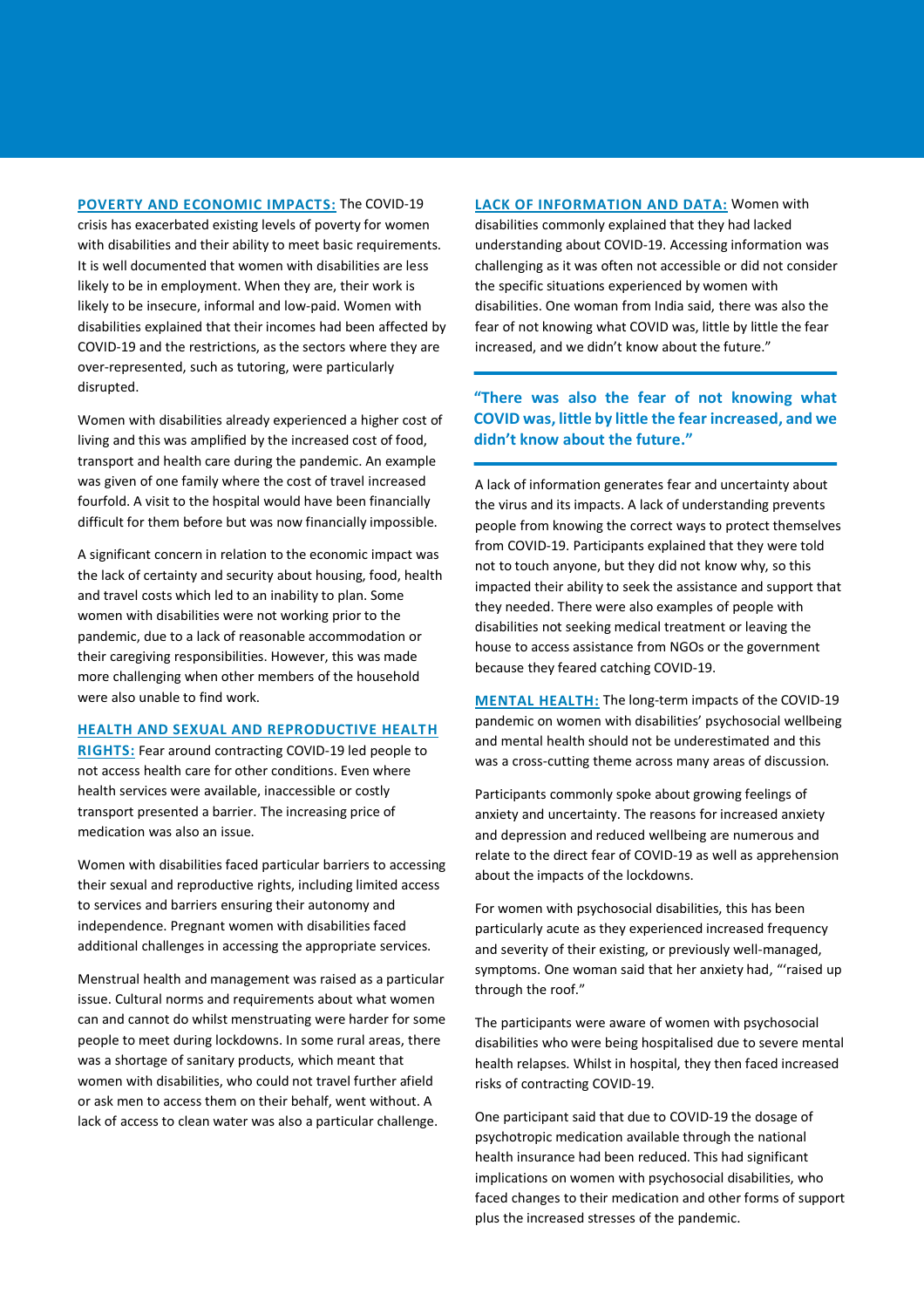Existing support structures like peer group meetings and selfhelp groups were stopped and new online ones were not available or accessible to all. Tensions and changes within families have also impacted people's mental health. The increased incidence of violence and abuse also had significant mental health impacts.

One woman described the long-term impact that COVID-19 had on her and her family. She said, "this virus has changed us all. We are still wondering what will happen in the future."

#### **"This virus has changed us all. We are still wondering what will happen in the future."**

Women with disabilities described how existing support systems were being eroded. For example, they were unable to go to church or meet friends and this impacted their wellbeing.

**LIMITED MOBILITY AND ISOLATION:** In addition to meeting the requirements of lockdowns, women with disabilities felt particularly unable to move around or travel to services. Women with disabilities highlighted the inability to physically distance because they might need to use touch or have support where infrastructure is inaccessible. This meant that they felt even less able to leave their homes.

**EDUCATION:** The lack of accessible remote learning was raised as a significant challenge. Sign language interpretation or subtitles were not available, and lip-reading was not possible as teachers were wearing masks.

Some resources provided were also not accessible for blind or visually impaired students. The participants also raised that some women with disabilities felt less able to homeschool their children because they had less access to education and the need to educate at home increased the expectations that were placed on them.

**INSTITUTIONS:** Concerns were raised about the safety of people with disabilities living in institutions. One leader from an Organisation of Persons with Disabilities (OPD) described how they had tried to get information about what was happening, but no data was being collected about COVID-19 rates. Participants had heard of multiple cases of COVID-19 and significant death rates with institutions but it was difficult for them to confirm. One woman explained, "women with disabilities living in the institutions have never been surveyed, they have never been counted."

**VIOLENCE AND ABUSE:** A common theme throughout all the consultations was an increase in violence and abuse experienced by women with disabilities. This was prevalent in all geographical areas and a significant concern across women with different impairments.

The request to stay at home was challenging for many because home is not necessarily a safe space. As one woman put it, "violence is coming from the people nearest [to] us."

For some, this lack of safety existed before the pandemic but was amplified by the need to be at home all the time. For others, household dynamics shifted during the pandemic. For example, a loss of family income and tensions around money led to violence.

Violence outside the home was also seen to have increased during COVID-19. In particular, Deaf women and women with hearing impairments particularly shared experiences about women being raped when they left the house during the pandemic. Examples of sexual violence against women with intellectual disabilities were also given.

A couple of examples were also given of violence from the police if they went out or broke lockdown rules, which they often did not understand due to a lack of information.

Participants highlighted that there was a lack of assistance for women who experienced violence and if they were aware of available support mechanisms, such as phone lines, these were often not accessible during the pandemic.

Court systems are often inaccessible and there is a lack of access to financial support, so it is unlikely that women with disabilities will be able to access justice. Participants also highlighted that there was a lack of co-ordination from different agencies, further reducing the likelihood of receiving justice or support.

**UNPAID CARE:** Participants explained that prior to the pandemic, it was accepted that work inside the home was the responsibility of women. But when this amount of work increased due to restrictions, so did the burden placed on women with disabilities. School closures meant that women were expected to homeschool children whilst continuing with their other household responsibilities.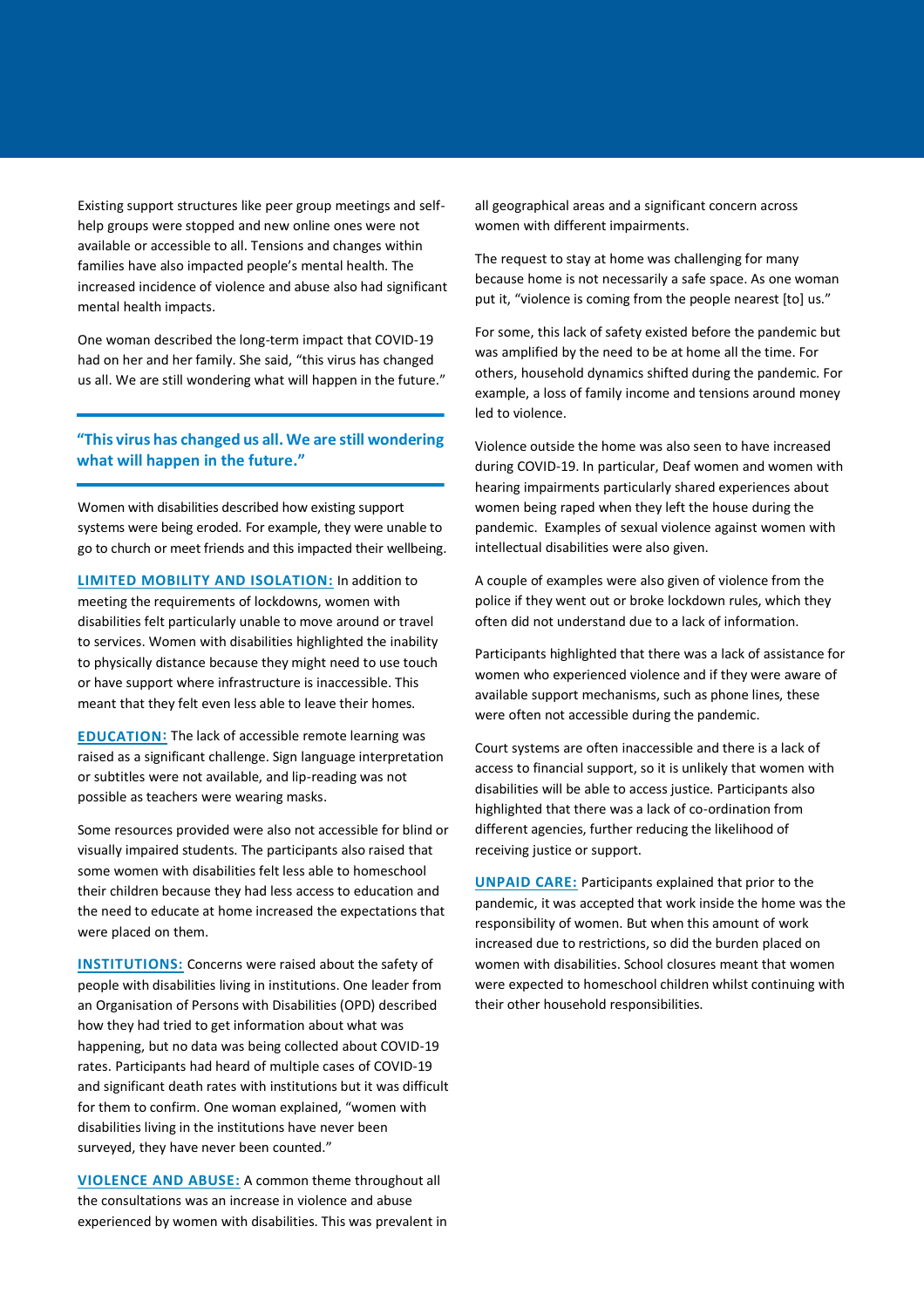#### **Responses to COVID-19**

The question of access to support, either from the government or other sources, raised interesting and sometimes varied gender dynamics. The participants noted that men with disabilities were better able to access relief packages because it was easier for them to travel to receive them. One reason for this was that women with disabilities are more likely to live with their parents and so may have been overprotected and unable to leave the house. In other cases, there were dynamics around when and where women can go. Alternatively, some people felt that women with disabilities were more likely to leave the house to arrange support for the family but this contributed to the lack of safety, in terms of contracting COVID-19 and the violence that some women experienced.

The lack of accessible communication, such as sign language interpretation, was consistently raised as an issue in responses.

**ACCESS TO GOVERNMENT SUPPORT:** In some cases, women talked about receiving some government support, at either a local or national level but in multiple countries this was thought to have been slow to arrive. This support included access to essential products such as rice, or a small amount of money. There was also an example of local government providing a circular containing information early in the pandemic. Where women with disabilities had received support, they often had to go to the authorities and specifically ask as they would not have received it automatically. Another positive was the online reporting of gender-based violence which had been introduced. This may have had challenges around accessibility and access to the internet but it was seen as a positive step that did not exist prior to the pandemic.

Other women explained that support did not exist or the participants could not access it. In one country, a government cash transfer for some people with disabilities was supposed to be provided. Participants that spoke about the cash transfer explained it was published in the media so participants were aware but even when they believed they were eligible, they did not receive it. In another country women had heard of government provisions of food but they had not received it and did not know of any other women who had. In another case, a woman explained that cash transfers were distributed from the government through parliamentarians but women with disabilities struggled to access them.

One critical issue that was found across multiple countries, was the classification and registration of people with disabilities by government. This is used for allocating benefits but is not often clear. In some cases, women with disabilities were not entitled to support because they were not correctly registered prior to the pandemic. Participants explained that government lists of people with disabilities had excluded some women as they were not able to travel to register or the support was targeted at household heads

#### **THE ROLE OF OPDS AND WOMEN WITH**

**DISABILITIES:** Participants indicated that women with disabilities have been a huge source of support for each during the pandemic. As one woman explained, "we called women with disabilities and kept their hope alive."

OPD leaders explained how they provided information for women in their communities and supported them to access available government provisions.

The sense of solidarity and the power of mutual support between women with disabilities was clear through the answers they gave. This was also shown in the interactions between the women during the consultations.

They also played a crucial role in ensuring that other women with disabilities could access any available support. This was particularly the case for issues such as the provision of sanitary pads, as asking men was culturally inappropriate.

OPDs have given training to their members on using technology and the importance of continuing to go to the hospital. Examples were also given of OPDs supporting access to government benefits. For example, they worked with district officials to ensure that essential food was provided.

OPDs also conducted monitoring reports. In one case, the monitoring led to a government department developing a circular that addressed gaps and challenges in their response.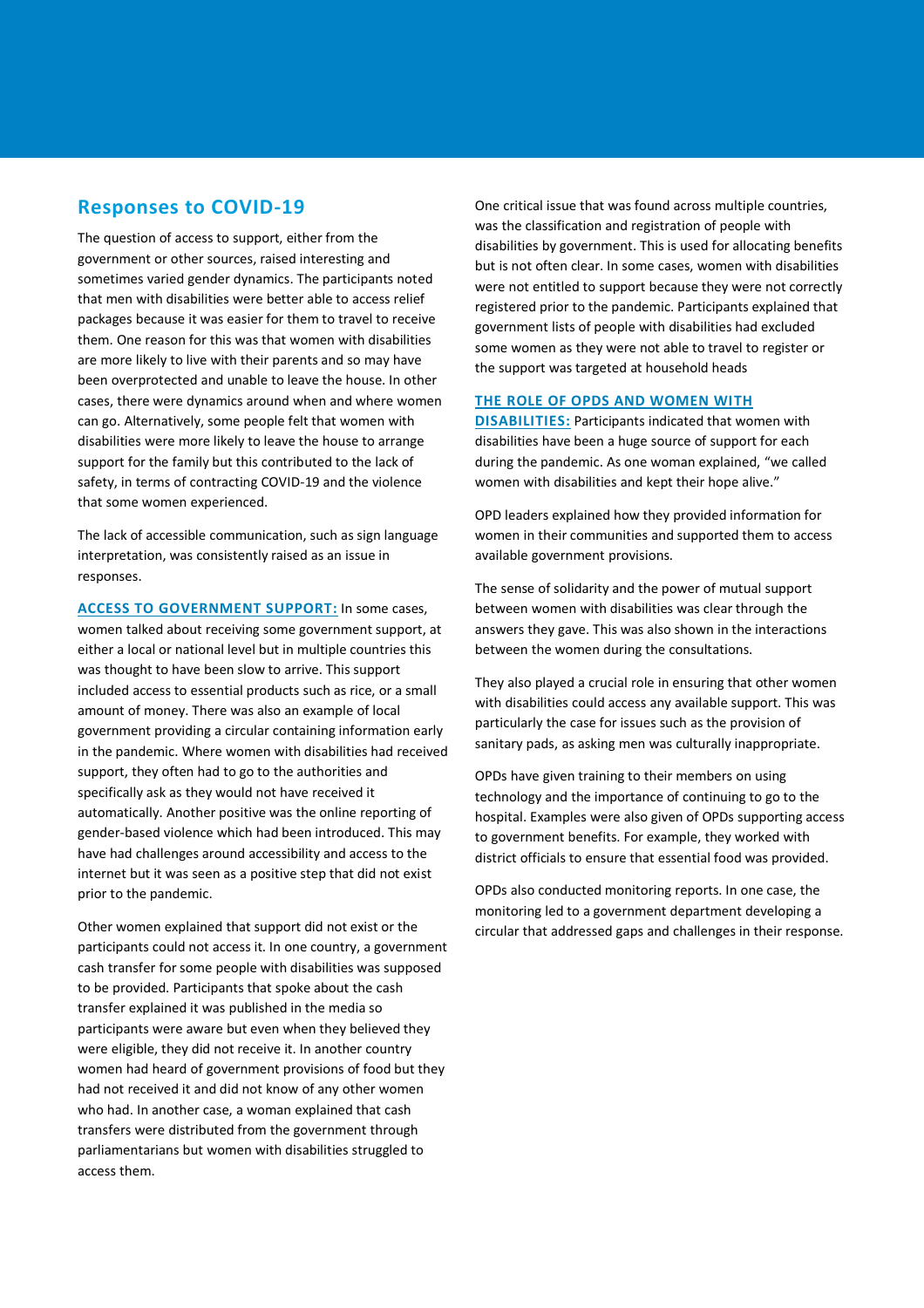**OTHER FORMS OF SUPPORT:** While a lot of discussions focused on the challenges that COVID-19 brought within households, others highlighted that there had been a strengthening of family ties because it has been a hard time for everyone and there was a sense of equity.

Social media, for those who could access it, was identified as a major form of support as it enabled women to connect and express their thoughts on the situation.

**INVOLVEMENT IN PLANNING AND RESPONSE:** It was consistently said that women with disabilities were not involved in the design or planning of the COVID-19 response and they were also not part of any discussions around the long-term response. Generally, the women said that they felt that the likelihood of them being consulted or involved was low. One woman said, "I'm afraid there is little scope for this."

Where women with disabilities had been consulted, they were able to give positive examples of how they raised critical issues that needed to be considered in the response.

#### **'Building back better'**

Throughout the COVID-19 pandemic, there has been a call that recovery should not just be about returning to society pre-COVID-19 but should seek to 'build back better.' The discussions with women with disabilities across the Asia-Pacific region has highlighted many areas which must be addressed if this is to be realised. This is not a comprehensive list and many specific recommendations could be drawn out in each of the countries in the region, however it provides some indication of the areas where greater efforts are needed to ensure that women with disabilities are not left behind.

Many of the **impacts of COVID-19 on women with disabilities are experienced by other women**, but they are often **amplified by discrimination** or the barriers relating to disability discrimination. This demonstrates the critical importance of ensuring that the experiences of women with disabilities are understood and considered in mainstream responses and by the gender movement.

An intersectional approach that takes into account other factors, such as location, age and ethnicity is critical. It must also consider the specific situations that are more common for women with disabilities and increase their risk of violence, exclusion and poverty. For example, the specific experience of single women caring for children.

Women with disabilities are **carers as well as recipients of care** and their rights and autonomy should be considered from both perspectives. The COVID-19 pandemic has brought discussions around the **disproportionate burden of unpaid care that is placed on women** to the forefront. It is critical that this renewed focus recognises that women with disabilities undertake unpaid care alongside additional challenges such as higher levels of poverty.

**Higher levels of poverty and the higher costs of disability** underpin many of the experiences of women with disabilities during COVID-19. **The higher costs of disability were also amplified during the pandemic** which highlights the need for this to be built into both emergency response and long-term planning.

There are still significant **challenges and gaps within the policy environment** which mean that the intention of policies is not being realised in practice. This means that many women with disabilities are unable to access their entitlements. There is a need for increased accountability and a specific budget to ensure that existing policies and programmes are put in place.

The impact of COVID-19 has demonstrated the importance of **comprehensive social protection systems**, which provide disability-specific benefits and ensure that people with disabilities can access mainstream social protection benefits. These should take the additional costs of disability into account when setting the benefit level and the barriers that many women with disabilities experience in registering for existing entitlements. Social protection should take **a life course approach** and be **responsive to crisis situations**.

**OPDs and organisations of women with disabilities** play a critical role in ensuring inclusion and should be meaningfully consulted and included in responses. Women with disabilities should take representative roles on mainstream committees, such as those for disasters.